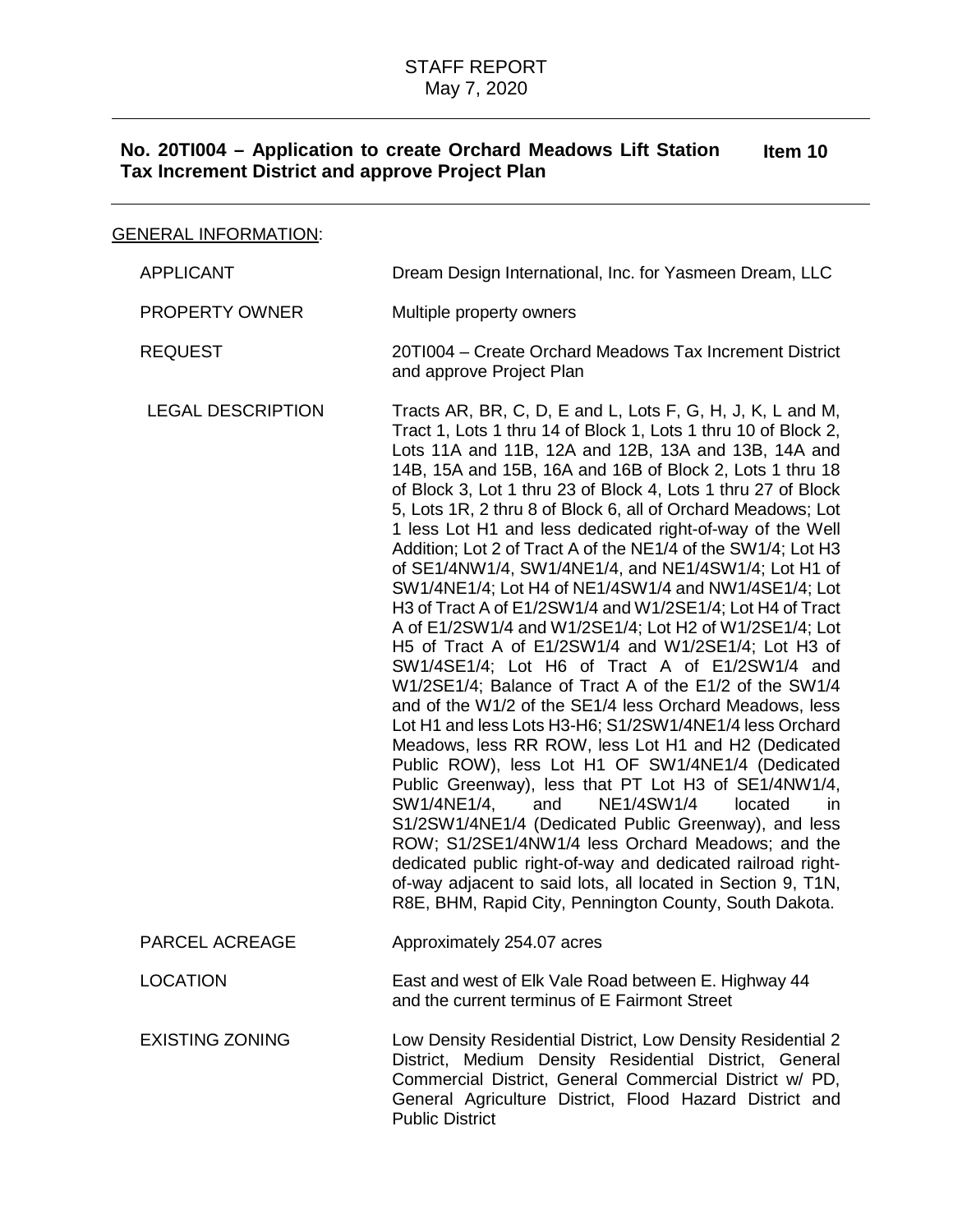| <b>SURROUNDING ZONING</b> |                                                                                                                                 |
|---------------------------|---------------------------------------------------------------------------------------------------------------------------------|
| North:                    | Light Industrial District and Suburban Residential District<br>(PC)                                                             |
| South:                    | General Agriculture District and Limited Agriculture District<br>(PC)                                                           |
| East:                     | Suburban Residential District (PC)                                                                                              |
| West:                     | Floodway, Mobile Home Residential, Medium Density<br>Residential, General Agriculture and Suburban Residential<br>District (PC) |
| DATE OF APPLICATION       | March 31, 2020                                                                                                                  |
|                           |                                                                                                                                 |

RECOMMENDATION: The TIF Committee determined that the proposal met the intent of the TIF Policy and directed staff to develop the associated Project Plan (as identified in the TIF Policy) for presentation to the Planning Commission for review and approval, and that the City and Developer enter into an agreement with Rapid Valley Sanitary District to ensure that Rapid Valley Sanitary District will provide all on-going maintenance and operation funds until the TIF

REVIEWED BY Patsy Horton / Dan Kools

construction funded lift station has been decommissioned.

GENERAL COMMENTS: The purpose of the proposed Tax Increment District (TID) is to fund the design and construction of a Rapid Valley Sanitary District lift station and approximately 1,335+/- feet of 6" force main. The new force main connects the lift station to the existing 8" sewer main at the manhole in Elderberry Drive located just south of Jaffa Garden Way, near the east entrance to the Great Plains Tribal Chairman's Health Board facility.

The proposed district overlays TID 78 – Unnamed Tributary Drainage Channel. Any increment generated from the development within both districts is directed to TID 78 for full repayment of certified expenditures before increment funds are allocated to the Orchard Meadows Lift Station tax increment district.

The district boundary is located at the southeastern corner of the intersection of Elk Vale Road and SD Highway 44 and incorporates approximately 254.27 acres. The estimated TIF funded developer project costs are \$872,353.75, not including interest.

STAFF REVIEW: The proposed lift station, to be owned and operated by Rapid Valley Sanitary District, will provide much needed sewer capacity for any additional development to occur within Orchard Meadows Subdivision. The lift station service area exhibit identifies that the proposed lift station provides sewer capacity to lots located solely within Orchard Meadows Subdivision, and are referenced as Tract L, Phase 6 and Future Development. Based on this exhibit as provided, no other development will utilize this lift station.

Background: In July 2014, Rapid Valley Sanitary District and the Developer entered into an agreement for the Developer to provide \$50,000 toward upgrading the Pioneer Drive lift station. This upgrade increased the sewer capacity of the Pioneer Drive lift station from 44 dwelling units within Orchard Meadows Subdivision to 105 dwelling units. Based on this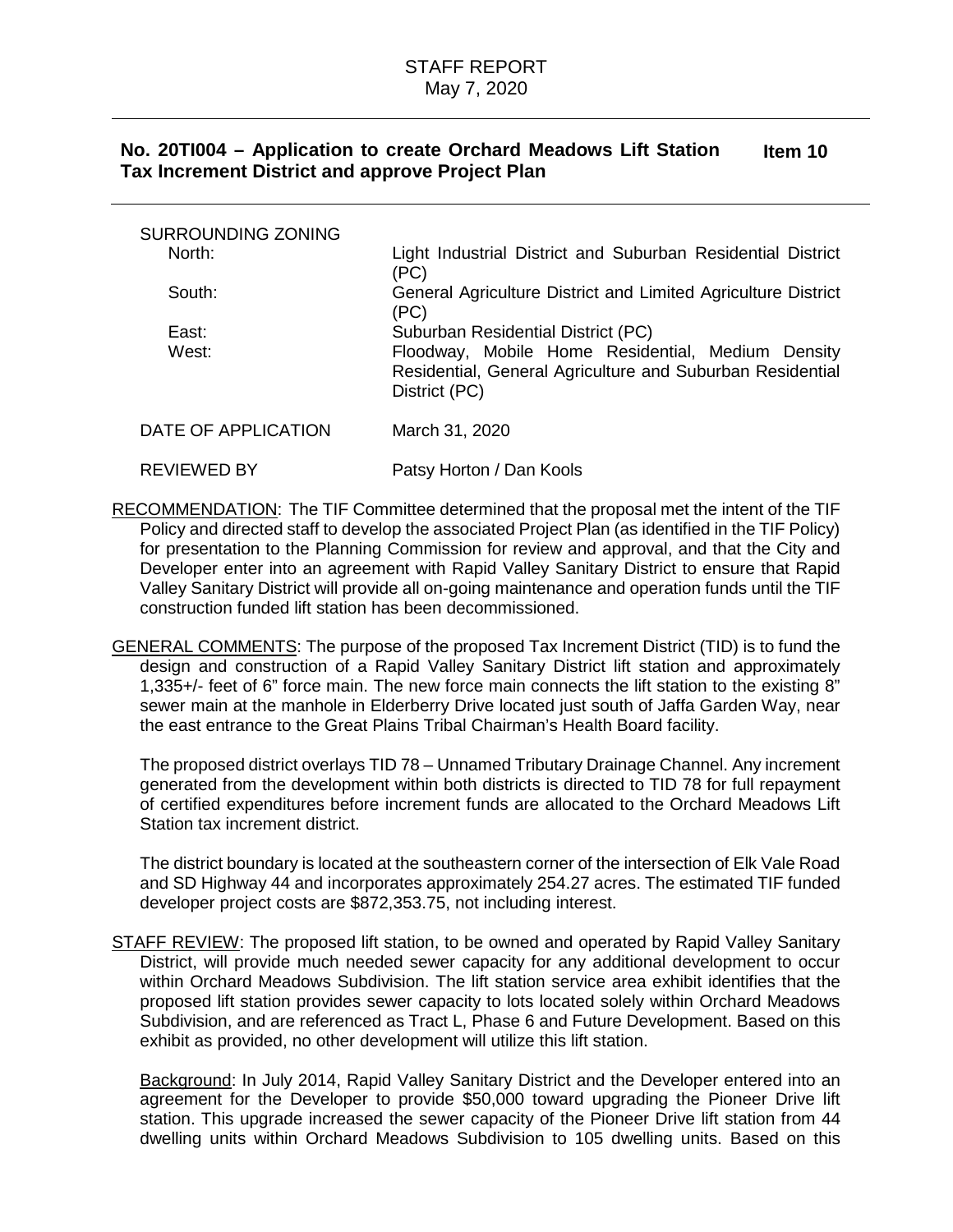agreement, an additional 35 dwelling units may be connected provided that a capacity analysis determines the feasibility of the additional units, with potential additional improvements. An alternate facility would be necessary for any additional units.

On September 9, 2019, the Tax Increment Review Committee recommended approval to add a lift station to the TID 78 Project Plan and reallocate expenses to partially fund a lift station. The applicant subsequently amended the application indicating that the construction bids were substantially higher than the engineer's cost estimate. As such, before the Planning Commission public hearing, the developer changed the amendment application proposal to include a more efficient, cost-saving long-term solution: install a 15" dry gravity sewer main within Orchard Meadows Subdivision. The developer noted that he would work with Rapid Valley Sanitary District to fund and construct another dry sewer main, approximately 1,320 +/ feet in length, extending east from the southeast corner of Orchard Meadows Subdivision to the eastern most portion of Jolly Lane right-of-way. In 2019, the Planning Commission and City Council approved reallocating costs for the construction of the 15 inch dry gravity sewer main.

Subsequently, the developer submitted a proposal for Amendment #2 to change the 15 inch gravity sewer back to a lift station; however, the application was withdrawn before the TIF Committee's consideration.

Capacity / Time Constraints: Rapid Valley Sanitary District has indicated that its existing lift station located at Pioneer Drive does not have any additional sewer intake capacity. The Pioneer Drive lift station also empties into Rapid City's Jolly Lane lift station located at Jolly Lane, also experiencing intake capacity constraints. However, Rapid City's 2020 Capital Improvements Program (CIP) includes two construction projects to address the Jolly Lane Lift Station constraints: the Jolly Lane to Reservoir Road Trunk Sewer Extension Project (Phase 2) with anticipated construction in 2023-2024, and the Highway 44 Bypass Sewer Extension (Phase 3) with anticipated construction in 2024-2025. Once completed, these two CIP projects, the two proposed gravity sewer mains with a terminus at Jolly Lane, would provide Orchard Meadows with the needed sewer capacity. In conjunction with the two CIP projects, the City will eventually decommission the Jolly Lane lift station.

The applicant indicated that the City's Southside Drive Sanitary Sewer Extension projects (Exhibit 1 attached) could not address the Orchard Meadows Subdivision sewer capacity constraints in a timely fashion. The demand for additional residential development requires sewer capacity sooner than the anticipated 2025 completion date for the two CIP projects, thus driving the demand for a proposed temporary lift station within the subdivision.

The proposed lift station, located on Lot 3, will empty into the 8" sewer main located within Elderberry Way just east of the Great Plains Tribal Chairman's Health Board facility. This lift station will then provide the needed capacity for additional multi-family housing units, townhomes and single family homes located within Orchard Meadows Subdivision.

Although this is not a city-owned facility, the developer, Rapid Valley Sanitary District and the City are working together during the construction and construction management of the lift station and that once the facility is operational, Rapid Valley Sanitary District will provide